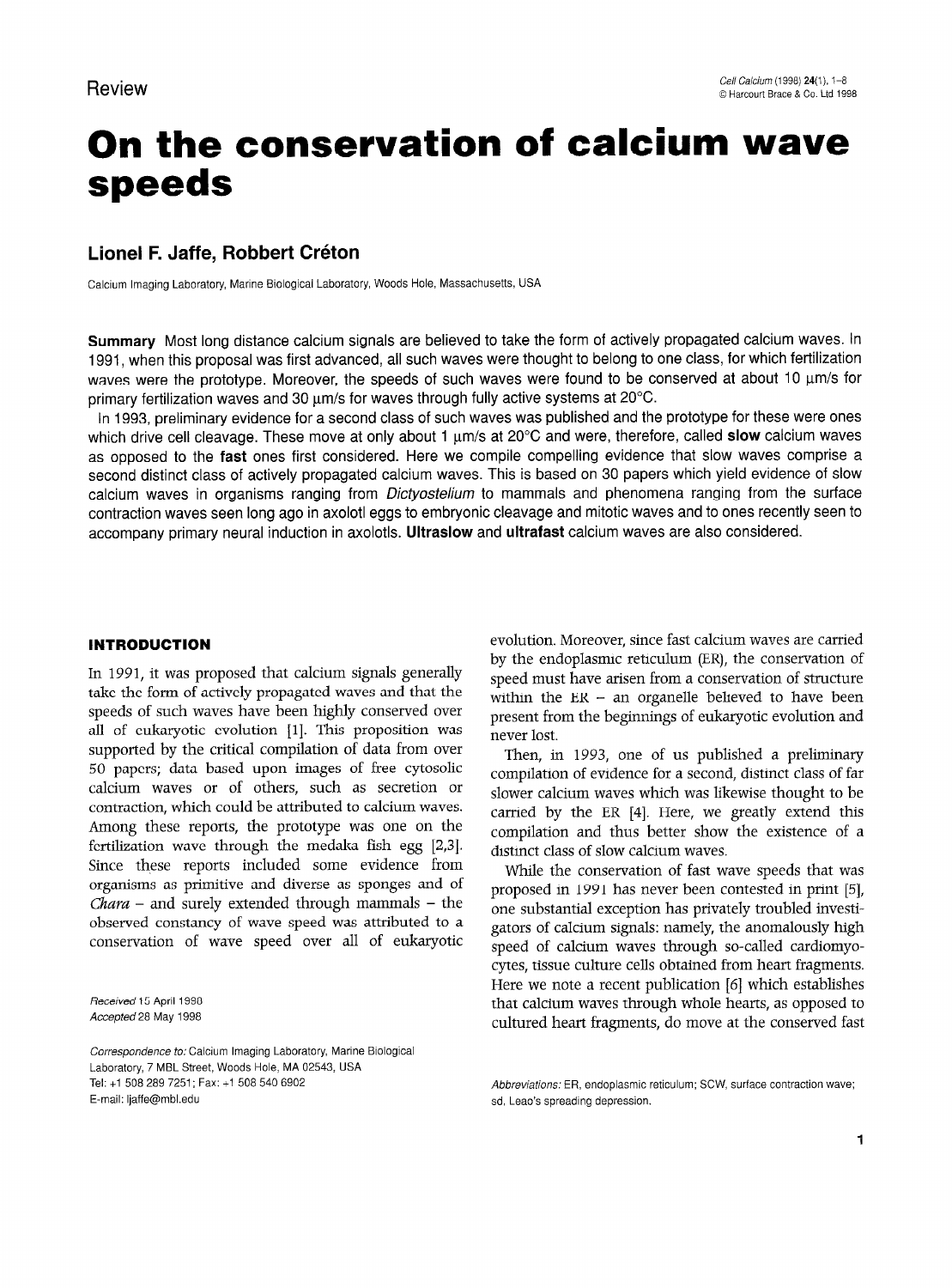| No.                        | Organism       | Stage/Process     | Indicator                 | T (°C)    | um/s             | Year | Ref.     |
|----------------------------|----------------|-------------------|---------------------------|-----------|------------------|------|----------|
| Eggs                       |                |                   |                           |           |                  |      |          |
| 1a                         | Axolotl        | Precleavage       | Contraction               | 21        | 0.5              | 1971 | $[14]$   |
| 1 <sub>b</sub>             | Xenopus        | Postfertilization | Contraction               | 24        | 0.65             | 1977 | $[15]$   |
| 1 <sub>c</sub>             | Xenopus        | Precleavage       | Contraction               | 24        | 1.1              | 1977 | $[15]$   |
| 1d                         | Xenopus        | Precleavage       | Contraction               | 22        | 0.9              | 1977 | [15]     |
| 1e <sup>a</sup>            | Xenopus        | Precleavage       | Contraction               | 21        | 1.0              | 1980 | $[16]$   |
| 1 <sup>b</sup>             | Xenopus        | Precleavage       | Contraction               | 20        | 0.5              | 1993 | [17]     |
| 1 <sub>g</sub>             | Newt           | Precleavage       | Contraction               | 22        | 0.8              | 1982 | [18]     |
| 1 <sub>h</sub>             | <b>Newt</b>    | Precleavage       | Contraction               | Room      | 0.5              | 1982 | $[19]$   |
| 2                          | Barnacle       | Precleavage       | Contraction               | 14        | 0.3              | 1973 | [20]     |
| 3                          | Ascidian       | Precleavage       | Contraction               | 24        | 1.0              | 1989 | $[21]$   |
| 4                          | Beröe          | Precleavage       | Movement                  | 15        | 0.25             | 1993 | [22]     |
| 5 <sup>c</sup>             | Urchin         | Precleavage       | Aequorin                  | Room      | 1.5              | 1996 | $[23]$   |
| 6                          | Cnidarian      | Cleavage          | Furrowing                 | 12.5      | 0.17             | 1947 | $[24]$   |
| $\overline{7}$             | Xenopus        | Cleavage          | <b>Aequorin</b>           | Room      | 0.5              | 1990 | $[25]$   |
| 8a                         | Medaka         | Cleavage          | Aequorin                  | Room      | 0.6              | 1991 | $[26]$   |
| 8b                         | Zebrafish      | Cleavage          | Aequorin                  | 28        | 0.5 <sup>d</sup> | 1997 | $[27]$   |
| 8c                         | Zebrafish      | Cleavage          | Aequorin                  | 27        | 0.5              | 1998 | $[28]$   |
| Early multicellular stages |                |                   |                           |           |                  |      |          |
| 10a                        | Blowfly        | 9-12 mitoses      | Anaphase                  | 20        | 0.8              | 1963 | $[29]$   |
| 10 <sub>c</sub>            | Midge          | 1-4 mitoses       | <b>Milosis</b>            | 23        | 0.4              | 1988 | $[30]$   |
| 10d                        | Pimpla         | 8-10 mitoses      | <b>Mitosis</b>            | 21        | 0.4              | 1988 | [30]     |
| 10 <sub>e</sub>            | Drosophila     | 10-13 mitoses     | <b>Mitosis</b>            | 25        | 2?               | 1988 | [31, 32] |
| 11a                        | Axolotl        | 9-13 mitoses      | <b>Mitosis</b>            | 21        | 1.3              | 1977 | $[33]$   |
| 11 <sub>b</sub>            | Axolotl        | 5-13 mitoses      | <b>Mitosis</b>            | 22        | 1.2              | 1977 | $[34]$   |
| Later developmental stages |                |                   |                           |           |                  |      |          |
| 12a                        | D. discoideum  | Close packed      | OD                        | Room      | 0.7              | 1965 | [35, 36] |
| 12 <sub>b</sub>            | D. discoideum  | Mounds            | OD                        | 21        | 1.5              | 1996 | [36, 37] |
| 12c                        | D. discoideum  | Slugs             | OD                        | 21        | 1.0              | 1996 | [36, 37] |
| 13                         | Insect         | Anatrepsis        |                           | 23        | 0.6              | 1972 | $[38]$   |
| 14                         | Chick          | Gastrulation      | Pulse start               | 37.4      | 3.3              | 1977 | $[39]$   |
| 15                         | Chick          | Stage 12          | Refraction                | 38        | 3.4              | 1979 | $[40]$   |
| 16                         | Axolotl        | Neural induction  | OD                        | 20        | $0.14^e$         | 1994 | $[41]$   |
| 17                         | Hydroid polyps |                   | Waves of cell<br>rotation | $17 - 18$ | $0.5 - 1.1$      | 1989 | $[73]$   |

Table 1 Slow calcium wave speeds. Of the 30 listed cases, only the 5 indicated by aequorin are ones in which calcium waves were imaged; in the other 25 cases they are predicted. OD means optical density

aThese eggs were prick-activated and did not cleave. Yet, 5 or 6 pairs of surface contraction waves moved as they would have had 5 or 6 cleavages occurred.

**bUnlike SCWS, these were obtained from movements of vegetal germ plasm markers.** 

CCentripetal waves of relatively uncertain speed.

dA figure of 0.2 rather than 0.5 urn/s was published; however, this arose from a computer error (E. Karplus, personal communication). ePeripheral speed taken from images published in [41] to be 0.1 urn/s and raised 40% on the assumption that the wave spread up the forward edge of the furrow. A further discussion can be found in reference [42].

calcium wave rate. Moreover, a number of new or of  $SLOW$  CALCIUM WAVES reconsidered reports of fast waves, particularly ones of calcium [7] and of Leão's spreading depression [8]<br>calcium [7] and of Leão's spreading depression [8] Velocity conservation through isolated retinas and of spreading depression in the brains of anesthetized rabbits  $[9]$  or rats  $[10]$ , have convinced us that spreading depression is driven by fast calcium waves. They also support Lauritzen's proposal that spread in the brain with the brain with the brain of the brain of the brain of the brain of the brain of the brain of the brain of the brain of the brain of the brain of the brain of the brain of the brain of the brai underlies migration within the promoving three underlies migraine  $[11,12]$  and the proposal that fast calcium waves (Leibowitz's cytocal waves) underlie both<br>spreading depression [1] and migraine [4,12].

Table 1 and Figure 1A present the compilation of data more i and eigene in present the comphanon of trace spectrum and are conserved over a range of about Indian spectrum in the conserved of a  $\frac{1}{2}$  and  $\frac{1}{2}$  conserved over a range or about 10-tone at a given temperature. Of the 30 cases shown, only 5 are waves of imaged, high, cytosolic calcium. We predict that the other 25 will prove to be such waves because the phenomena observed – particularly ones of localized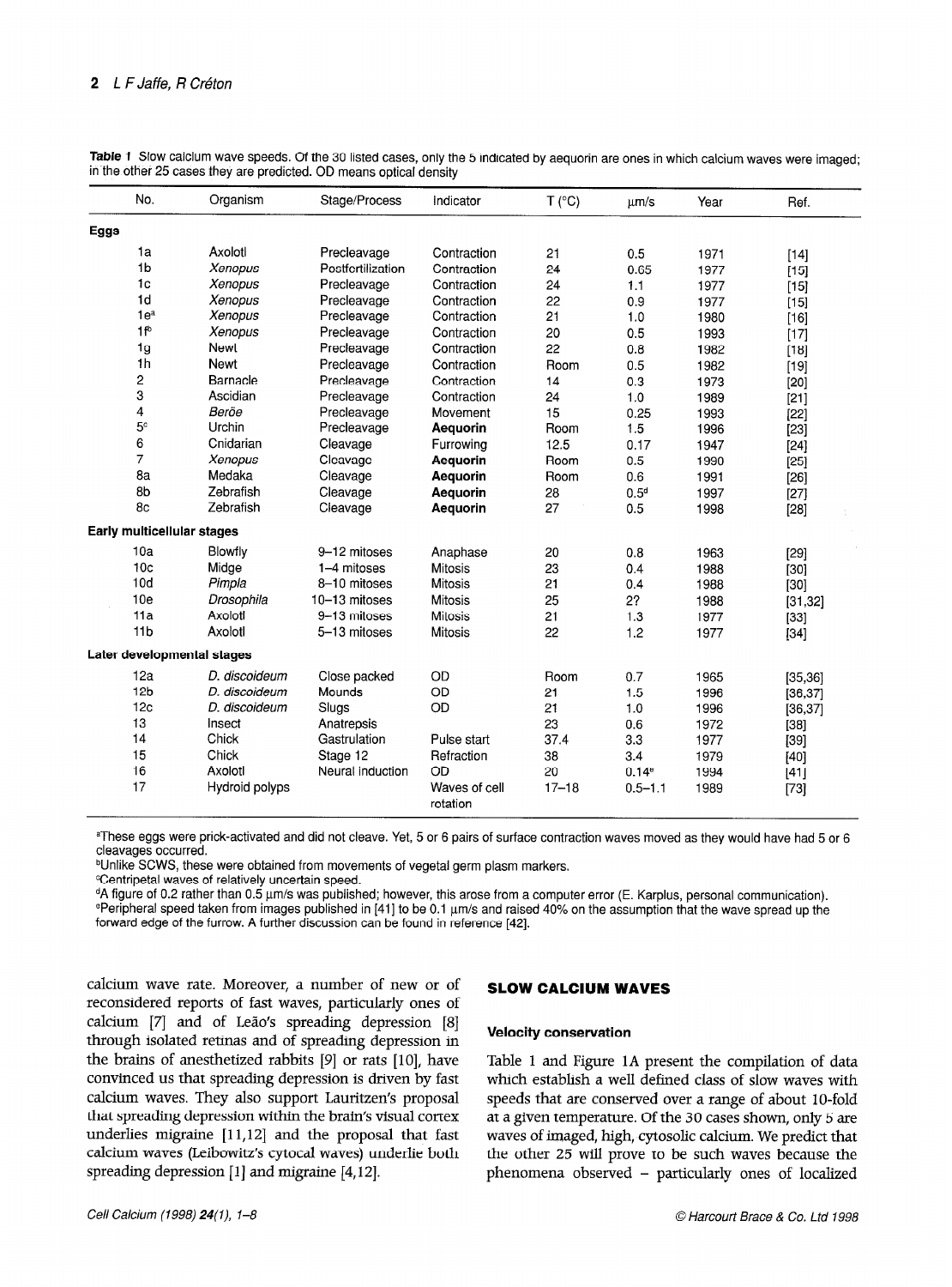

Fig 1 Data showing the conservation of calcium wave speeds. Open circles indicate cases where calcium waves were imaged; filled circles indicate ones where they are predicted. (A) Slow wave data taken from Table 1. The envelope was chosen to minimize the range of data malcate ones whole they are predicted. (H) clow wave data taken from Table 2. The choose the choose to minimize the large of data duries it. (D) I dot wave udid show some particularly interesting cases taken from Table 2. Hole that he whole heart do well do f udid iail within the conserved range. This envelope was chosen to minimize the range or the by-data points for range data systems  $a$  included in  $\left[1, \tau\right]$  and  $a$  above  $\mathcal{L}$ .

contraction of the so likely to be driven by localized by localized by localized by localized by localized by l<br>The social contraction by localized by localized by localized by localized by localized by localized by locali  $\frac{1}{100}$  in  $\frac{1}{100}$ . increases in  $\left[\text{Ca}^{2+}\right]_1$ .<br>These 30 cases fall into 4 main groups of phenomena.

 $C_2$  and  $C_3$  are  $C_4$  and  $C_5$  and  $C_7$  are  $C_8$  and  $C_7$  are  $C_8$  are  $C_9$  are  $C_9$  and  $C_9$  are  $C_9$  are  $C_9$  and  $C_9$  are  $C_9$  are  $C_9$  are  $C_9$  and  $C_9$  are  $C_9$  are  $C_9$  and  $C_9$  are  $C_9$  are  $\frac{1}{4}$  and to seem to anse from slowly moving rings of surface contraction of the sort first reported by Hara in a 1971 study of axolotl eggs [14] and by Lewis et al. in a 1973 study of barnacle eggs [20]. Indeed, Hara called them surface contraction waves (SCWs) while Lewis et al. called<br>them peristaltic contractions. It is interesting that the

recently reported SCW during neural induction, like Hara's reported SCW during neural induction, the Hara's waves, was seen in living axolotl embryos as a wave of optical density increase. However, sections of fixed embryos leave no doubt that it is indeed a wave of gross surface contraction [41]. Moreover, in the largely forgotten early study of barnacle zygotes, the waves of 'peristaltic constriction' could be clearly seen to be waves of gross surface contraction in living, normally developing embryos [20].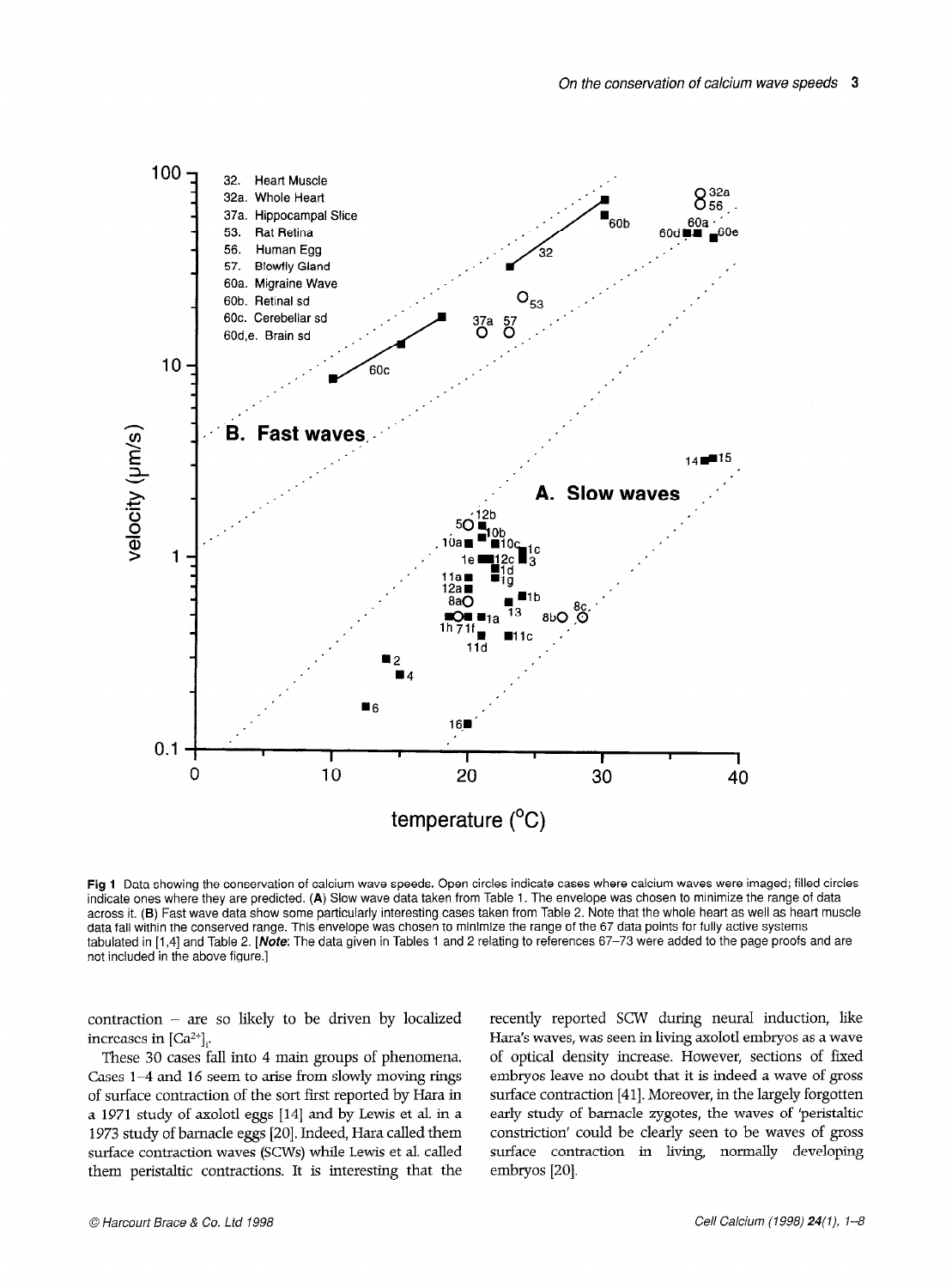| No.             | Group        | Genus/system       | Indicator       | T (°C)    | µm/s                              | Year              | Ref.        |
|-----------------|--------------|--------------------|-----------------|-----------|-----------------------------------|-------------------|-------------|
| 32              | Mammals      | Rat heart muscle   | Phase contrast  | 23        | 33                                | 1985              | $[45]$      |
| 32              | Mammals      | Rat heart muscle   | Phase contrast  | 30        | 74                                | 1985              | $[45]$      |
| 32a             | Mammals      | Whole rat heart    | Fluo-3/AM       | 37        | 80                                | 1997              |             |
| 37a             | Mammals      | Hippocampal slices | Fluo-3/AM       | 21        | 15                                | 1992              | $[46]$      |
| 44a             | Mammals      | Mouse myotubes     | Fluo-3/AM       | 24        | 35                                | 1993              | $[47]$      |
| 44b             | <b>Birds</b> | Chick myotubes     | Fluo-3/AM       | 24        | 70                                | 1993              | $[47]$      |
| 53              | Mammals      | Rat retina         | Ca-Green/AM     | 24        | 23                                | 1997              | $[7]$       |
| 54              | Nemerteans   | Zygote             | Dextranned      | 14        | $16 - 32b$                        | 1996              | $[48]$      |
| 55              | <b>Birds</b> | Streak stage       | Pulsing         | 37        | 33                                | 1977              | [39]        |
| 56              | Human        | Sperm injected egg | Fluo-3/AM       | 37        | 75°                               | 1994              | [49]        |
| 57              | Insect       | Blowfly salivary   | Fura-2/AM       | 23        | 15                                | 1997              | [50]        |
| 58              | Mammals      | Neuroblastoma      | AM esters       | 37?       | 33                                | 1996              | [51]        |
| 59              | Mammals      | Megakaryocyte      | Fura-2/AM       | Room      | 34                                | 1997              | $[52]$      |
| 60a             | Human        | Brain sd           | Scotoma         | 37        | 50                                | 1941              | $[53]$      |
| 60 <sub>b</sub> | <b>Birds</b> | Retinal sd         | Scattered light | 30        | 62                                | 1974              | $[8]$       |
| 60c             | Elasmobranch | Cerebellar sd      | Electrical      | 10        | 8.6                               | 1980              | $[54]$      |
| 60c             | Elasmobranch | Cerebellar sd      | Electrical      | 15        | 13                                | 1980              | $[54]$      |
| 60c             | Elasmobranch | Cerebellar sd      | Electrical      | 18        | 18                                | 1980              | $[54]$      |
| 60d             | Mammal       | Brain sd           | Electrical      | 33        | 50                                | 1994              | $[9]$       |
| 60e             | Mammal       | Brain sd           | Laser-Doppler   | 38?       | 47                                | 1995              | $[10]$      |
| 60f             | Mammal       | Brain slice sd     | Fura-2/AM       | 33        | $30 - 50$                         | 1997 <sup>d</sup> |             |
| 60g             | Rat          | Brain slice sd     | Fluo-3/AM       | 37        | 67                                | 1998              | [67]        |
| 61a             | Ferrets      | Developing retinas | Voltage waves   | $31 - 34$ | 150-300                           | 1993              | [68]        |
| 61b             | Ferrets      | Developing retinas | Voltage waves   | 36±1      | 100-300                           | 1997              | [69]        |
| 62              | Rat          | Whole liver        | Rhod-2/AM       | 37        | 33                                | 1995              | [70, Fig.2] |
| 63              | Rat          | Hepatocytes        | Fura-3/AM       | 37        | 49 <sup>e</sup> , 77 <sup>f</sup> | 1997              | $[71]$      |
| 64              | Bovine       | Endothelial cells  | Indo-1/AM       | 23        | 30±1                              | 1998              | [72]        |

Table 2 New, newly compiled or reconsidered fast calcium wave speeds in fully active systems<sup>a</sup>

 $C$ ases #1-44 are in [1] while 45-52 are in [4].

**bSpeed along the surface.** 

cOur estimate from Figure 3.

dUnpublished data of B.A. MacVicar.

"Through the nuclei

'Around the nuclei

sd= spreading depression.

We are led by this overview to rebut two recent assertions that Hara's first precleavage SCW in Xenopus [16] is anomalous; that it is a wave of surface expansion rather than one of surface contraction [43,44]. These assertions rest heavily on a 1982 paper by Yoneda et al. [18] which strongly disputes Hara's description of SCW-1 as a contraction rather than a relaxation wave. However, the rest of the Yoneda et al. paper provides practically no support for this contention: it does not report any effort to repeat Hara's basic time lapse observations of whole, normally developing axolotl and Xenopus eggs and the only data indicative of local stretching is in Yoneda et al's Figure 8. This figure does indicate a wave of surface particle separation which preceded one of particle aggregation in one newt egg; however, we would take the conservative view that this separation was the passive consequence of nearby active surface contraction. Particular because active, actinomyosin-based, local, surface contraction is a widesementy composed, to out, surface commencing a which spicaci phenomena in nong cens, yet, to out Know

The second large group of slow calcium phenomena are ones of cleavage furrow elongation as listed in cases 6-8. These seem very similar to the first group except that the observed waves of surface contraction spread in one dimension instead of two. Moreover, observations of the accompanying calcium wave are largely restricted to this group. We would predict that all normally elongating, cleavage furrows or contractile arcs will prove to elongate within the same range of speeds at a given temperature as do other slow waves.

The third large group are the waves of early asynchronous mitosis mitosis initiatives of the subsequent asymchronous mass mature of or the subsequent asym $m_{\text{tot}}$  and  $m_{\text{tot}}$  as  $n_{\text{tot}}$  as  $n_{\text{tot}}$  as  $n_{\text{tot}}$  as  $n_{\text{tot}}$  as  $n_{\text{tot}}$ mitotic wave specus typically slow down – perhaps as other constraints come into play. While such mitotic waves<br>are not surface contraction waves, they are accompanied by the sume comaction waves, they are accompanied by are consequently properties of  $\epsilon$  in the sense  $\epsilon$  in the sense sense in the sense sense in the sense in the sense in the sense in the sense in the sense in the sense in the sense in the sense in the sense in the se are certainly properties of 'excitable media' in the sense that they are readily initiated ectopically and thus caused<br>to propagate opposite to their natural direction [30-32].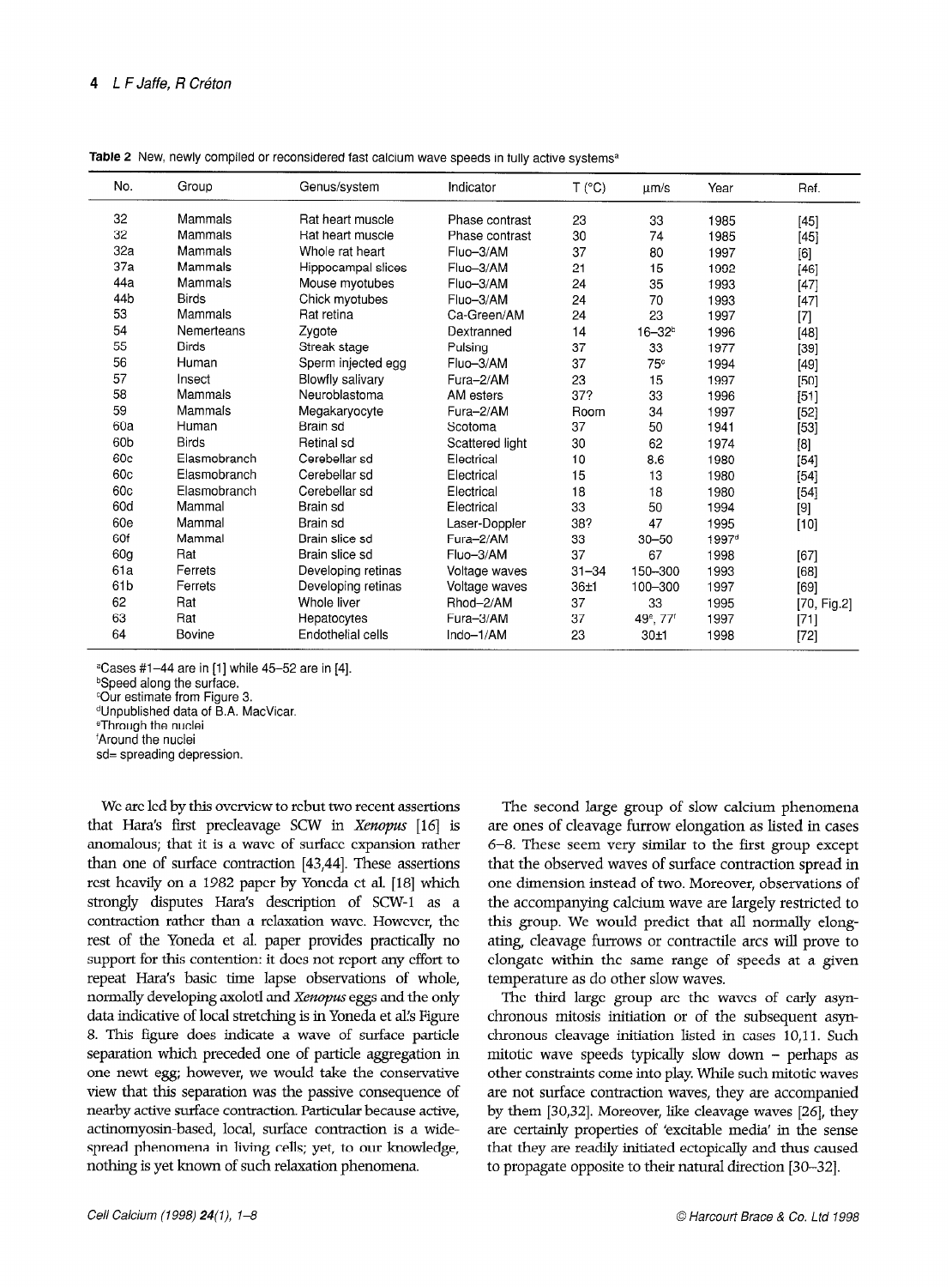The fourth are the waves of intra-organismic optical density or refractive index change listed in cases 12 (multicellular stages of D. discoideum) and 15 (advanced chick embryos). It is true that the remarkable optical density waves seen in *D. discoideum* have been generally believed to be extensions to multicellular stages of the famous, CAMP propagated aggregation waves. However, it has been recently argued that they are actually slow calcium waves that, like others in this class, are propagated by mechanical tension rather than molecular or ionic diffusion [36].

# FAST CALCIUM WAVES

Table 2 further updates data on fast calcium wave speeds while Figure 1B shows some particularly interesting cases that are taken from this table and placed within an envelope of the accumulated 59 data points for fully active systems (exclusive of the tiny, artificial cells obtained from heart fragments).

Case 32a shows the recently measured speed of calcium waves through whole rat hearts. As noted in the introduction, this new finding is of particular interest, since it explains the main anomalous calcium wave speeds found in previous compilations. Cultured heart fragments, or cardiomyocytes do exhibit calcium waves which move at about 3 times the otherwise conserved rate, but calcium waves through whole hearts move at the conserved rate [6]. Moreover, old observations of contractile wave speeds through isolated heart muscle assumed to be calcium wave speeds - likewise showed speeds in the conserved range 1451. So the conservation of fast calcium wave speeds now seems to be rather well established. While fully meaningful exceptions to fast wave conservation are no longer available, there does seem to be an interesting exception to the idea that all natural, whole cell calcium oscillations take the form of calcium waves. Observations of free cytosolic calcium within fully grown (but immature) mouse oocytes show highly repetitive oscillations which take the form of grow appearing community which was the cell of  $1555m$ ,  $9.11m$  then  $10m$   $1m$   $1m$   $1m$   $1m$ obegin as waves by a but and the community of the later synchronized by a later synchronized by a later synchronized by a later synchronized by a later synchronized by a later synchronized by a later synchronized by a late the kinds of phenomena which synchronized by the kinds of phenomena which synchronize coupled oscillators in the heart, pancreas and brain [56].

Case 60 presents relatively accurate data on the speed as of presents retaining accurace and on the specu conclude that such wave the such wave become convinced that such waves are driven by fast calcium waves. In part, we are convinced by the very fact that such data lie well within the rather narrow envelope of fast calcium wave data. The speeds reported in old observations of spreading depression within the molecular layer of the cerebella of whole anesthetized skates are particularly convincing here [54]. Note that even the temperature dependence of these data has the same low value known to be characteristic of fast calcium waves. The speed of even older observations of spreading depression within isolated chick retinas seem to be exceptionally accurate, since they continued at steady rates for 30 revolutions round the retina over 3-4 h! [S]. However, the striking calcium waves recently reported to move around acutely isolated rat retinas by Newman and Zahs likewise move at this same highly conserved velocity [7] but were not accompanied by spreading depression (E. Newman, personal communication). What are we to deduce from this? Certainly not that isolated rat retinas cannot propagate spreading depression waves under appropriate conditions. Rather that some obscure aspect of Newman and Zahs' conditions allowed fast calcium waves without allowing spreading depression. Thus we would infer that fast calcium waves are necessary but not sufficient, to support spreading depression waves and, indeed, propose that they drive them.

Moreover, an interesting medical aspect is provided by Lashley's remarkable 1941 inference of the speed of injury waves within his own visual cortex during his own migraine attacks [53], together with relatively recent observations of the speeds of spreading depression within the brains of anesthetized mammals [9,10] and of calcium waves through the astrocytes of a rat's hippocampal slice [46]. These data should revive Lauritzen's well argued case for 'cortical spreading depression as a putative migraine mechanism' [11,12] and support the hypothesis that cortical spreading depression is driven by a fast calcium wave. So does the well known efficacy of beta blockers in preventing migraine.

Figure 1 also shows that the range of fast calcium wave speeds is far below that of slow ones and suggests that the temperature dependence of fast waves is likewise well below that of slow ones. Both of these matters presumably arise from the fact that fast calcium waves (unlike slow ones) are reaction diffusion waves whose velocity depends upon the square root rather than the first power of the rate limiting chemical reaction [l].  $\frac{1}{1}$  I dependence provide the root dependence predicted predicted predicted predicted predicted predicted predicted provide the set of  $\frac{1}{2}$ both the square root appendence predicts that the both the range at a given temperature and the  $Q_{10}$  of fast waves should approximate the square root of these values for slow ones. In fact, in the semilog plot of Figure 1, the fast wave speed range at a given temperature is 46% of the slow wave one compared to the 50% expected; while the fast wave  $Q_{10}$  is about 70% of the slow wave  $Q_{10}$  compared to the 50% expected. We would tentatively attribute the large size of this last discrepancy to the gross inaccuracy involved in estimating the  $Q_{10}$  of slow wave speeds from a comparison of data from many systems rather than a measurement of the  $Q_{10}$ s of individual ones.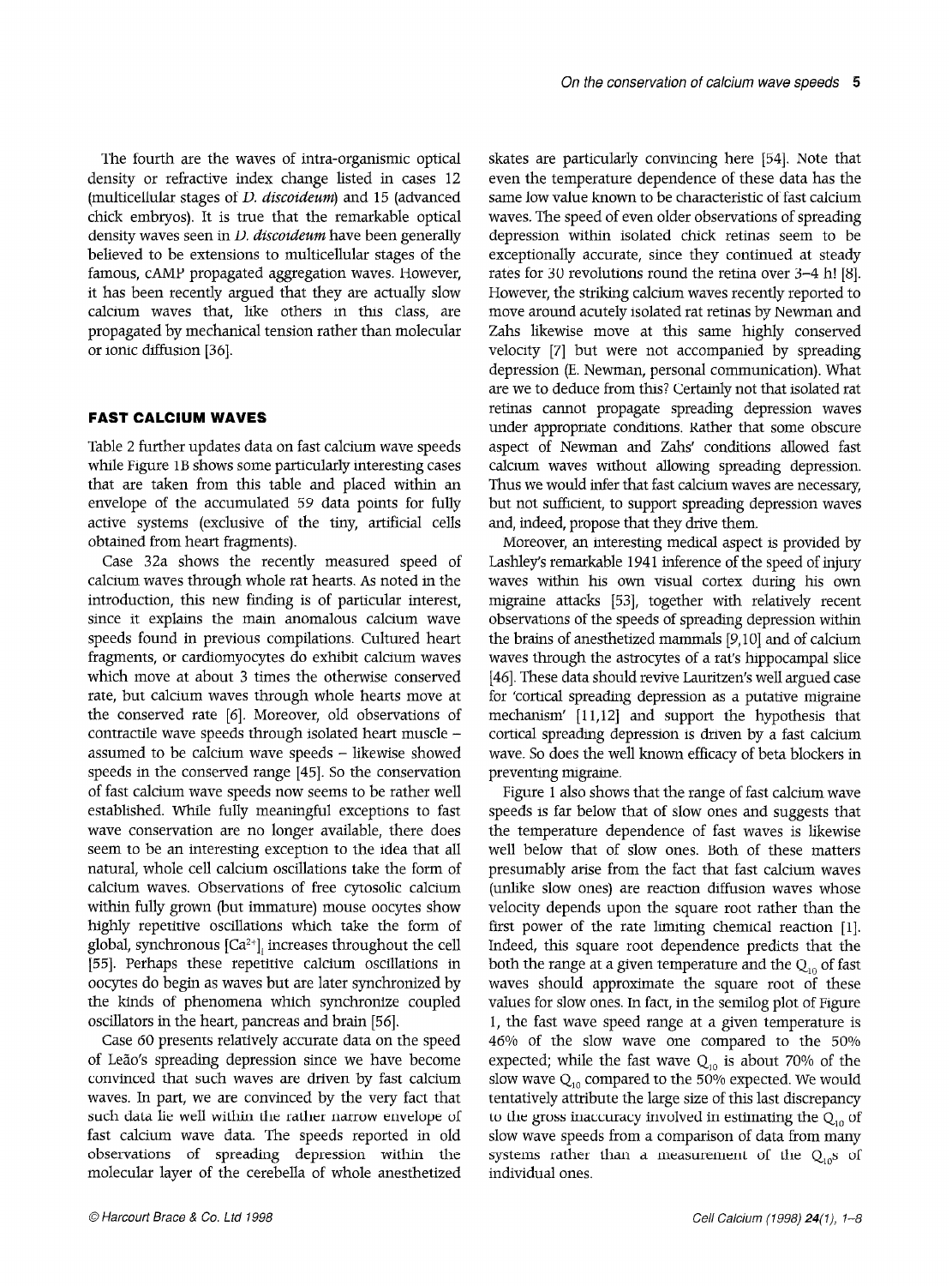

Fig. 2 Classes of calcium wave speeds at room temperature. Note how narrow the ranges of fast and slow calcium waves are when seen in this larger context. f = fertilization waves. Ultrafast means calcium driven action potentials; ultraslow means various developmental waves such as the morphogenetic furrow in Drosophila eye discs.

# **DISCUSSION**

We submit that the conservation of fast and of slow wave speeds is now well established. It is true that only a minority of the 100 or so cases which support this conclusion have been shown to be calcium waves. However, we predict that the rest will all prove to be. Moreover, data are emerging to support two other distinct classes of propagated biological waves with conserved speeds. As Figure 2 shows, these include ultraslow ones traveling at about  $1-100$  nm/s and ultrafast ones traveling at about  $0.1 - 1$  m/s.

By ultraslow waves, we refer to developmental waves which are far slower than slow ones yet can be induced ectopically, can be induced to move backwards and can, therefore, be inferred to traverse what physical chemists call excitable media [57]. Moreover, they are accompanied by evidence of gross local contraction and can, therefore, be inferred to be calcium waves. Among these are ones which underlie progress of the morphogenetic furrow in developing *Drosophila* eye discs [58,59], which underlie progress of the DNA replication band through the macronuclei of ciliated protozoa [60] and which underlie the progress of growth-cone-like processes along the axons of isolated, embryonic, hippocampal neurons [61]. The evidence for these and other ultraslow waves is assembled and discussed elsewhere [62].

By ultrafast calcium waves, we refer to those action potentials which require an influx of calcium ions to be potentials which require an unital or calculations to be propagated under natural conditions. There is evidence that such action potentials generally occur in the early stages of here can development  $[0,0,0,1]$ . However, we only know of two cases in which the speeds of calcium dependent action potentials have been measured. Namely, a speed of 0.25 m/s at  $10-13^{\circ}$ C for calcium spikes through a mature jellyfish  $[65]$  and one of 0.5 m/s through dendritic regions of cells in embryonic rat brain slices at 35°C [66]. Such ultrafast waves are calcium ones by definition but the conservation of their speeds is far<br>from established. Two swallows do not make a spring!

Nevertheless, we would point out that ultrafast waves are electrically propagated between relay points in contrast to fast ones which are propagated by calcium diffusion between such points and to slow ones which seem to be mechanically propagated between such points.

Finally, one may ask what mechanisms have conserved the speeds of three or four classes of putative calcium waves over so much of evolution. We would suggest that the conservation of fast, of slow and of ultraslow wave speeds occurred because they are all properties of multiprotein machines within the ER that are too complex and too vital to change after the ER's invention. Thus it may have arisen through the same broad mechanism that seems to have conserved the rates of protein synthesis per ribosome over all of eukaryotic evolution.

# ACKNOWLEDGEMENTS

We thank John Buck for discussing synchronization phenomena; William Ross, dendritic action potentials; Scott Brady, axoplasmic transport; Mitchell Sogin, rates of protein synthesis. Financial support was from NIH grant P41 RR01395.

## REFERENCES

- 1. Jaffe L.F. The path of calcium in cytosolic calcium oscillations: a ane i.i. The pain of calcium in cytosofic calcium osci unifying hypothesis. Proc Natl Acad Sci USA 1991; 88:<br>9883-9887.  $2003 - 2001.$
- Glikey J.C., Jahe L.F., Ridgway E.D., Reynolds G.T. A free c wave traverses the activating egg of the medaka, Oryzias<br>latipes. J Cell Biol 1978; 76: 448-466.  $a$ apes. J. Cen biot 1970, To. 440-400.
- vintaker *m.*, swarin K. lignu Development 1993; 117: 1-12.
- 4. Jaffe L.F. Classes and mechanisms of calcium waves. Cell Calcium 1993; 14: 736-745.
- 5. Jaffe L.F. Calcium waves and development. Ciba Found Symp 1995: 188: 4-17.
- 6. Minimakawa T., Cody S.H., Williams D.A. In situ visualization of spontaneous calcium waves within perfused whole rat heart by confocal imaging. Am J Physiol 1997; 272: H236-H243.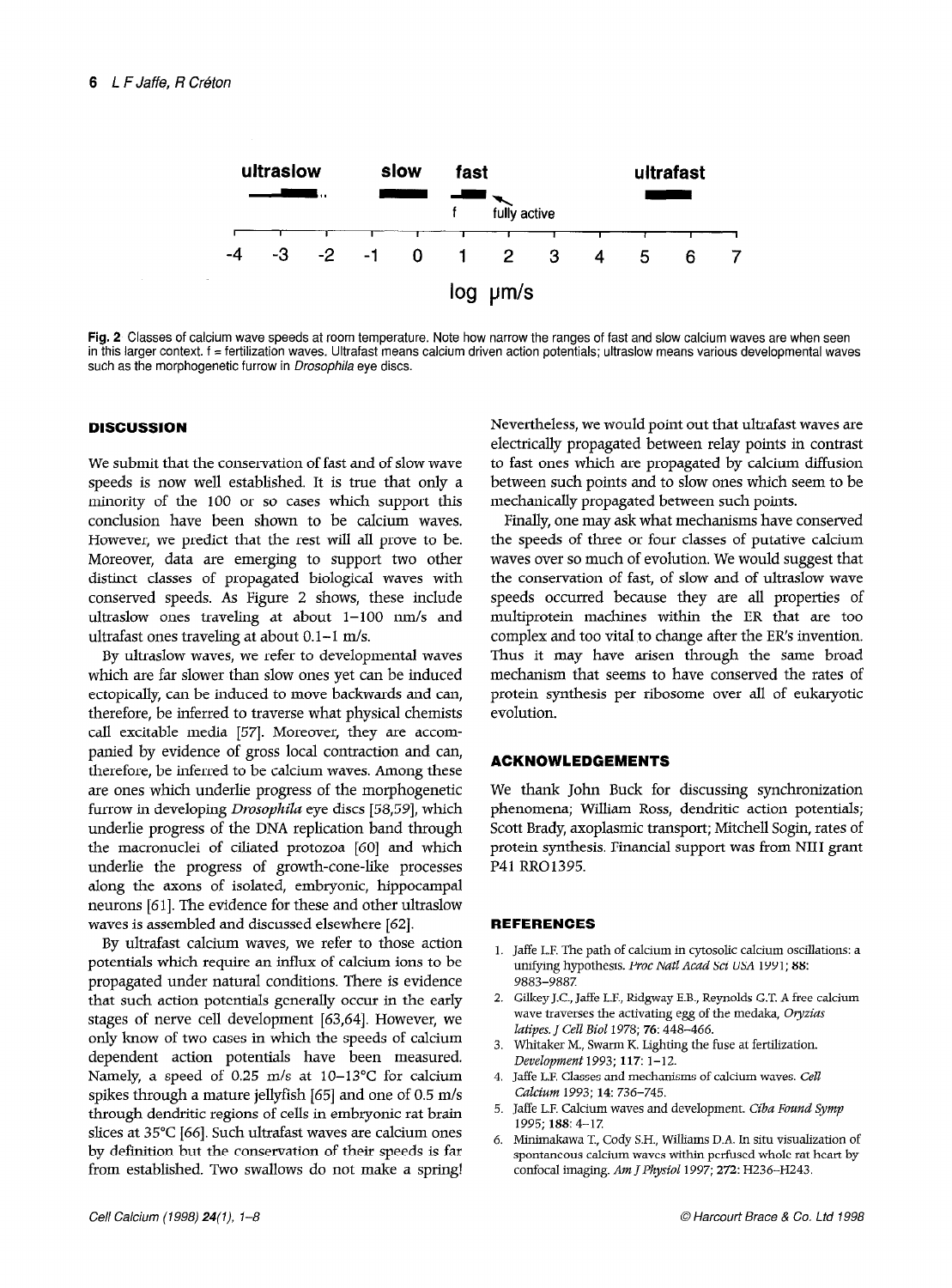- 7. Newman E.A., Zahs K.R. Calcium waves in retinal glial cells. Science 1997; 275: 844-847.
- 8. Martins-Ferreira H., Oliveira-Castro G., Struchner C.J., Rodrigues P.S. Circling spreading depression in isolated chick retina. J Neurophysiol 1974; 37: 773-784.
- 9. Boone K., Lewis A.M., Holder D.S. Imaging of cortical spreading depression by EIT. Physiol Meas 1994; 15: A189-A198.
- 10. Lauritzen M. Fabricius M. Real time laser-Doppler perfusion imaging of cortical spreading depression in rat neocortex. Neuroreport 1995; 6: 1271-1273.
- 11. Lauritzen M. Cortical spreading depression as a putative migraine mechanism. Trends Neurosci 1987; 10: 8-13.
- 12. Lauritzen M. Pathophysiology of the migraine aura: the spreading depression theory. Brain 1994; 117: 199-210.
- 13. Leibowitz D.H. The glial spike theory. 1. On an active role of neuroglia in spreading depression and migraine. Proc R Sot Lond B Biol Sci 1992; 250: 287-295.
- 14. Hara K. Cinematographic observation of 'surface contraction waves' (SCW) during the early cleavage of axolotl waves. Wilh RouxArch 1971; 167: 183-186.
- 15. Hara, K. Tydeman P. Hengst P.T.M. Cinematograph observation of 'post-fertilization waves' (PFW) on the zygote of Xenopus Levis. Wilh Roux Arch 1977; 181: 189-192.
- 16. Hara K., Tydeman P., Kirschner M. A cytoplasmic clock with the same period as the division cycle in Xenopus eggs. Proc Natl Acad Sci USA 1980; 77: 462-466.
- 1% Savage R.M., Danilchik M.V. Dynamics of germ plasm 18. Yoneda M., Kobayakawa Y, Kubota H.Y., Sakai M. Surface localization and its inhibition by ultraviolet irradiation in early cleavage Xenopus embryos. Dev Biol 1993; 157: 371-382.
- 19. Sawai T. Wavelike propagation of stretching and shrinkage in contraction waves in amphibian eggs. J Cell Sci 1982; 54: 35-46.
- 20. Lewis CA., Chia F-S., Schroeder T.E. Peristaltic constrictions in the surface of the newt's egg before the first cleavage.  $J$  Exp Zool 1982; 222: 59-68.
- 21. Sardet C., Speksnijder C., Speksnijder J., Inoue S. Japan.<br>D. S. J., O. G., J., U.L., J. J., G. J. C. J. Fertilization and fertilized barnacle eggs. Experientia 1973; 29: 1533-1535.
- 22. Houliston E., Carre D., Johnston J.A., Sardet C. Axis ooplasmic movements in the ascidian egg. Development 1989; 105: 237-249.
- $\frac{23.6}{25.6}$  $\frac{1}{2}$ claavage in Beroe ovat development 1993; 117: 75-87.
- 24. Dan K., Dan J.C. Behavior of the cell surface during cleavage. VIII.  $M_{\text{F}}$  and  $M_{\text{F}}$  are calcium transient at  $N_{\text{F}}$  the calcium transient at  $N_{\text{F}}$ filmer *the mary sis* of the eggenhalum transferre at 1996 and 1996; 191: first cell cycle in dividing sea urchin eggs. *Biol Bull* 1996; **191**:<br>5–16.
- 25. Dan K, Dan K, Denavior of the cen summer during creavage.  $\theta$ On the cleavage of inequisant eggs. *Blot Blut 1941*, 99.  $105 - 100$ .
- sprinct A.L., Furrows A.A., including the furrows of caterians w spread beneath the furrows of cleaving Oryzias latipes and Xenopus laevis eggs. Biol Bull 1990, 179: 224-225.
- 27 Webb S.E., Lee K.W., Karplus E., Miller A.L. Localized calcium  $\Gamma$ IUCK K.A., IVILIJET A.L., JAHE L.F. SIOW CALCIUM WAVES A cytokinesis in medaka fish eggs. J Cell Biol 1991; 115: 1259-1265.
- webb S.E., Lee K.W., Kalpius E., while A.L. Localized Calciul transients accompany furrow positioning, propagation, and deepening during the early cleavage period of zebrafish embryos. Development 1997: 192: 78-92.
- 28. Créton R., Speksnijder J.E., Jaffe L.F. Free calcium patterns in zebrafish embryos. J Cell Sci 1998; In press.
- Agrell I. Mitotic gradients in the early insect embryo. Arkiv Zool 1963; NS15: 143-148.
- van der Meer J.M. The role of metabolism and calcium in the control of mitosis and ooplasmic movements in insect eggs: a working hypothesis. Biol Rev 1988; 63: 109-157.
- 31. Foe V.E., Alberts B.M. Studies of nuclear and cytoplasmic behavior during the five mitotic cycles that precede gastrulation in Drosophila embryogenesis. J Cell Sci 1983; 61: 31-70.
- 32. Foe V.E., Odell G.M., Edgar B.A. Mitosis and morphogenesis in the Drosophila embryo. In: Bate M., Arias A.M. (eds) The Development of Drosophila melanogaster. Cold Spring Harbor: Cold Spring Harbor Laboratory Press, 1993; 149-300.
- 33. Hara K. The cleavage pattern of the axolotl egg studied by cinematography and cell counting. Wilh Roux Arch 1977; 181: 73-87
- 34. Satoh N. 'Metachronous' cleavage and initiation of gastrulation in amphibian embryos. Dev Growth Diff 1977; 19: 111-117.
- 35. Gerisch G. Stadienspezifische aggregationsmuster bei Dictyostelium discoideum. Wilh Roux Arch 1965; 156: 127-144.
- 36. Jaffe L.F. The roles of calcium in pattern formation. In: Maeda Y. et al. (eds) Dictyostelium: A Model System for Cell and Developmental Biology. Tokyo: University Academy Press, 1997; 267-277
- 27 Dietdorf J. Siegert F. Weijer C.J. Analysis of optical density wave propagation and cell movement during mound formation in Dictyostelium discoideum. Dev Biol 1996; 177: 427-438.
- 38. Vollmar H. Die Einrollbewegung (Anatrepsis) des Keimstreifs im Ei von Acheta domesticus. Wilh Roux Arch 1972; 194: 257-270.
- 39. Stern CD., Goodwin B.C. Waves and periodic events during primitive streak formation in the chick. J Embryol Exp Morphol 1977; 41: 15-22.
- 40. Robertson A. Waves propagated during vertebrate development: observations and comments. *J Embryol Exp* Morph01 1979; 50: 155-167.
- $\mu$ <sub>1.</sub> Brodland G.W. Gordon R., Scott M.J. et al. Furrowing surface  $\overline{G}$ .  $\overline{G}$  and  $\overline{G}$  and  $\overline{H}$  architecture and  $\overline{H}$ contraction wave coincident with primary neural induction in amphibian embryos. J Morphol 1994; 219: 131-142.
- $D(X \cup Y)$  we have  $D(X \cup Y)$  in  $D(X \cup Y)$  in  $D(X \cup Y)$ press.
- 43. Rankin S., Kirschner M.W. The surface contraction waves of Xenopus eggs reflect the metachronous cell-cycle state of the cytoplasm. Curr Biol 1997; 7: 451-454.
- $\frac{1}{4}$ .  $\frac{1}{4}$ . Perez-Mongia P.,  $\frac{1}{4}$ . Propagated wave  $\frac{1}{4}$ .  $\frac{1}{4}$   $\frac{1}{4}$   $\frac{1}{4}$   $\frac{1}{4}$   $\frac{1}{4}$   $\frac{1}{4}$   $\frac{1}{4}$   $\frac{1}{4}$   $\frac{1}{4}$   $\frac{1}{4}$   $\frac{1}{4}$   $\frac{1}{4}$   $\frac{1}{4}$   $\frac{1}{4}$   $\frac{1}{4}$   $\frac{1}{4}$ of MPF activation accompanies surface contraction waves at first mitosis in Xenopus. J Cell Sci 1998; 111: 385-393.
- $\frac{1}{100}$ and may capogrossi me., maxama cat. Hequency, ampi and propaganon velocity of spontaneous can dependent contractile waves in intact adult rat cardiac muscle and isolated myocytes. Circ Res 1985; 57: 844–855.
- 47 Flucher B.E., Andrews S.B. Characterization of spontaneous and Dain j. w., Chempolis in, militi s.j. Neurona activity urggens.  $\rm Ca^{2+}$  waves in hippocampal astrocyte networks. Neuron 1992; 8: 1–20.
- ridenci d.e., Andrews d.d. Characterization of spontaneo action potential-induced calcium transients in developing myotubes in vitro. Cell Motil Cytoskeleton 1993; 25: 143-157.
- $170.243 203.$ suit de nemertean word de developpe de vermerte de la construction de la construction de la construction de la in the nemertean worm Cerebratulus lacteus. Dev Biol 1996;<br>176: 243–263.
- resam J., restart J. Freament of sperif-injected fidular with Ca<sup>2+</sup> ionophore supports the development of Ca<sup>2+</sup> oscillations. Biol Reprod 1994; 51: 385-391.
- ziminerinan B., waiz B. Serotonin-induced mte waves in salivary glands of the blowfly Calliphora erythrocephala. J Physiol 1997; 500: 17-28.
- 51. Reber B.F.X., Schindelholz B. Detection of a trigger zone of bradykinin-induced fast calcium waves in PC12 neurites.<br>Pflügers Arch 1996; 432: 893-903.